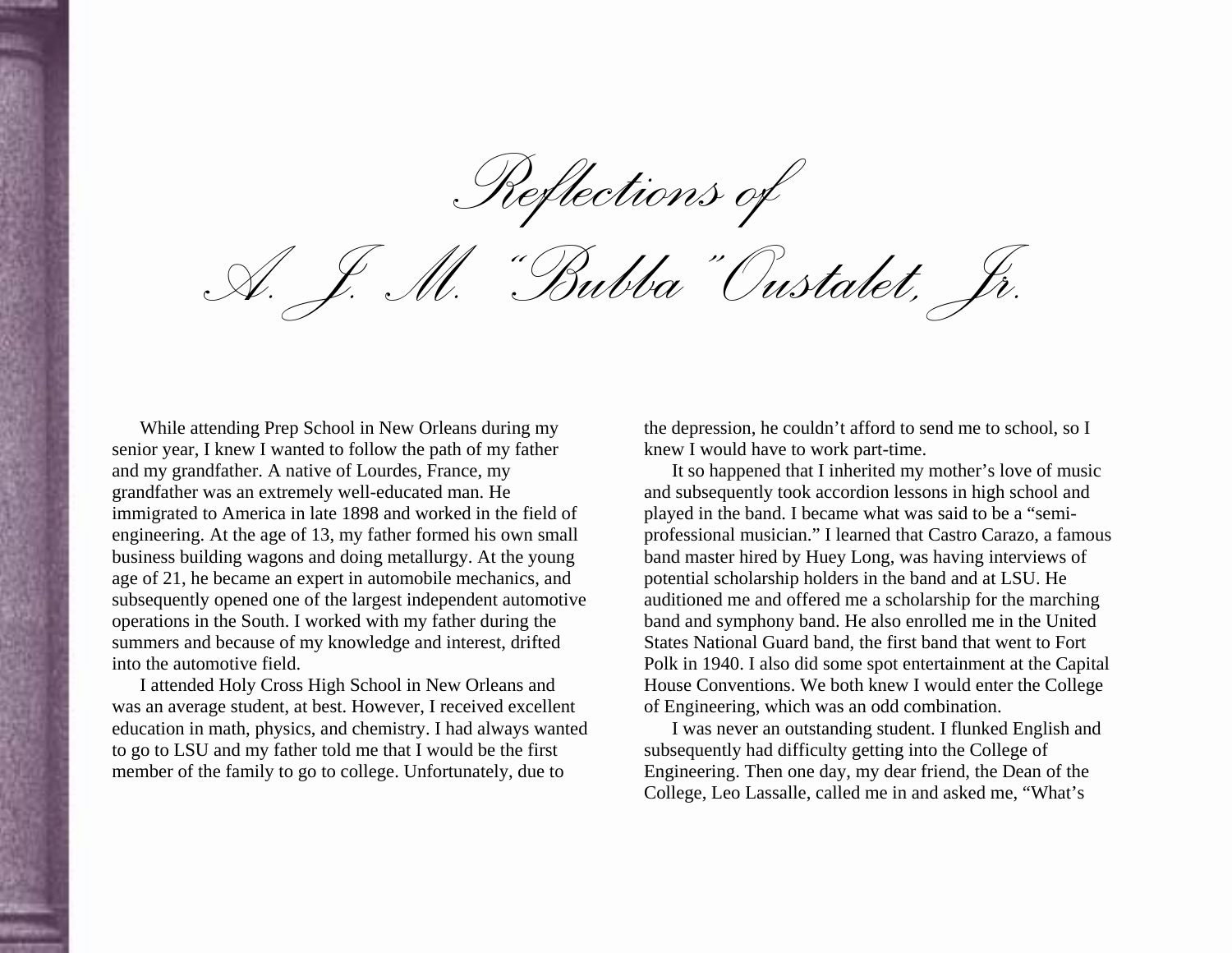wrong with you? Why can't you pass your English courses?" He thought that I was doing a credible job and I was subsequently accepted into the College.

Before the start of my senior year, I was suddenly called to active duty, which disturbed me to no end. However, to my advantage, I received almost a second education in the Naval Air Corp through the various schools I attended. In January 1946, I was honorably discharged after four years and reentered LSU that same year for summer courses. I then became a very serious student, having been on the GI Bill of Rights. My grades were all excellent. The Mechanical Engineering Department offered me an opportunity to make extra money by being a student instructor. I was very interested and familiar in that activity and graduated after two semesters.

Following graduation, the best opportunity I had in my field came from the International Harvester Company in Chicago. Later, Ford Motor Company recruited me because they had just began a heavy-duty, large truck operation in Detroit in which they invested billions of dollars. However, they had forgotten one thing – they did not have an engineer to sell their product. I took it as my good fortune to be invited to the Dealer Training School. Having only been out of school for four-and-a half years, I became a sales engineer and truck manager and subsequently general sales manager for the largest Ford dealership in the South.

To my advantage, there were very few engineers interested in these fields and activities. I believe that I was one of few transportation engineers in the state of Louisiana. I was nominated by the chief engineer and service manager of the Society of Automotive Engineers. That was 50 years ago. This was a marvelous opportunity. I started my career, and at 28

years old, was offered the opportunity to be a dealer or assistant heavy duty manager. I borrowed funds to start a dealership and moved from Baton Rouge to Jennings, where I bought my first dealership. The next year I bought a Lincoln Mercury Dealership and another in Gulfport, Mississippi a few years later. Overall I ended up with 9 dealerships. I have ten children – seven boys and three girls; five of the boys are either owning or managing a dealership in Gulfport or Jennings.

I was also involved in banking and was on the Board of Directors of Whitney National Bank and the American Bank of Southwest Louisiana. I founded and directed the Finance and Insurance Company of Louisiana Dealer Services, a company that provided services to Louisiana and Mississippi. I then became involved in real estate and companies in Louisiana and Mississippi, both dealing in commercial property.

I believe I owe a great deal of my success to many of the people at LSU and the College of Engineering. Dean Lassalle particularly took a personal interest in my career. When he found that I had gone into automotive field, he was a little bit peeved. He questioned whether the area of marketing would fit into an engineering degree. One day during lunch, he told me, "It's regrettable that I spent almost 5 years educating you and you end up as a used car salesman." I quickly replied, "No, you have it wrong. I'm a marketing man and my specialty is heavyduty trucks. It takes an engineer to build them and an engineer to sell them."

Another person who I owe gratitude is my close friend Dr. Frank Germano, who is a great author and a great teacher. I was close to Dr. Wayne Wallace, Dean of Engineering at the University of Louisiana in Lafayette. Frank Carroll was also a great companion, and I am thankful to Dr. George F. Mathis